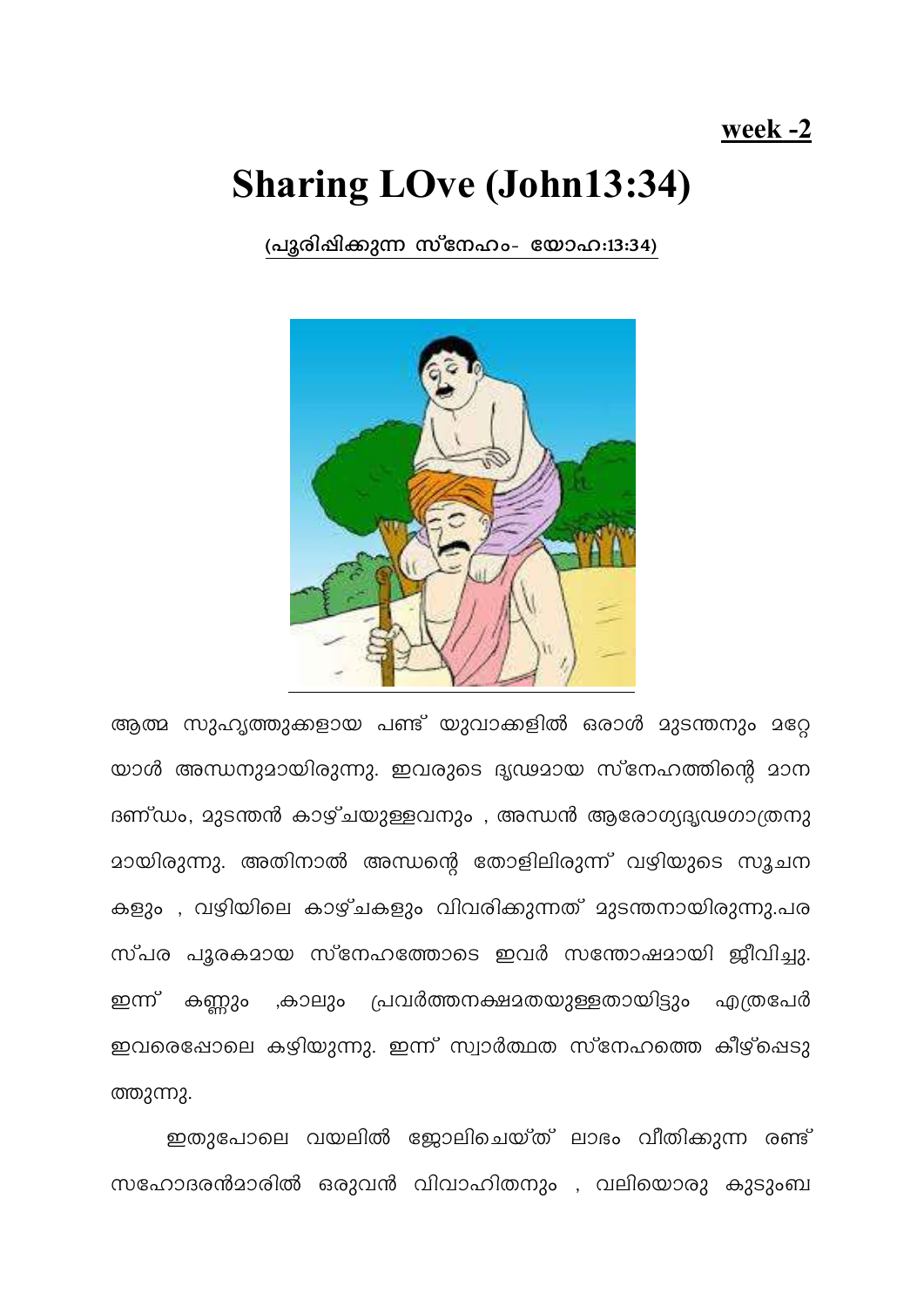സ്ഥനും, മറ്റേയാൾ അവിവാഹിതനും ആയിരുന്നു. ഒരിക്കൽ വിവാഹി തൻ ചിന്തിച്ചു എന്നെ കരുതുവാൻ വാർദ്ധക്യത്തിൽ സംരക്ഷിപ്പാൻ എനിക്ക് ആളുണ്ട്. എന്നാൽ എന്റെ സഹോദരന് ആരും ഇല്ലാത്തതി നാൽ ഞാൻ അവനെ കരുതുംഎന്ന് തീരുമാനിച്ചു. രാത്രിയിൽ ധാന്യം സഹോദരൻ അറിയാതെ അവന്റെ പത്തായത്തിലിട്ടുകൊടുത്തു. എല്ലാ കാർഷിക വിളകളുടേയും നല്ല പങ്ക് അവനായി നൽകി, സാമ്പ ത്തീക ബുദ്ധിമുട്ടും ഉണ്ടാകാതെ സൂക്ഷിച്ചു. ഇതുപോലെ അവിവാഹി തനും തന്റെ സഹോദരന്റെ വലിയകുടുംബത്തെ ജേഷ്ഠനറിയാതെ , അദ്ദേഹം ചെയ്തതുപോലെ തന്നെ കരുതി. ഒരുദിവസം രാത്രി അവർ തമ്മിൽ , പ്രവർത്തി ചെയ്യുമ്പോൾ കണ്ടുമുട്ടി. അവർ ചാക്കുകെട്ടുകൾ താഴെയിട്ട് പരസ്പരം ആലിംഗബദ്ധരായി തീർന്നു. അഷോൾ മാത്ര കുറവുവരാത്തതിന്റെ സമ്പത്തിൽ മാണ് അവരുടെ കാരണം അവർക്ക് മനസ്സിലായത്.

ഈ പരസ്പരപൂരിതമായ സ്നേഹം നാമുംകണ്ടു പഠിക്കേണ്ടതാ ണ്.. സ്വയത്തെ മുറുകെ പിടിക്കാതിരുന്നാൽ ബലവാനും ബലഹീനനും തമ്മിൽ ഇപ്രകാരം സ്നേഹിഷാൻ കഴിയും.

ഭൗതീക സമ്പത്തു മാത്രമല്ല ആത്മീക സമ്പത്തും പകുവയ്ക്കേണ്ട താണ്. സ്നേഹത്തിനും ഐക്യത്തിനും കുറവുവരുത്താത്തതാണ് സ്വർഗ്ഗീയ സ്നേഹം. ഇന്ന് എവിടെയും ബലഹീനനെ ചതിക്കുകയും , വഞ്ചിക്കുകയും ചെയ്യുന്നവരെ കാണാം. ഞാൻ നിങ്ങളെ സ്നേഹി ച്ചതുപോലെ നിങ്ങളും തമ്മിൽ തമ്മിൽ സ്നേഹിക്കേണം എന്ന് അവൻ പഠിഷിച്ചിട്ടും പലരും അത് മറക്കുന്നു. സ്നേഹം സ്വാർത്ഥം അന്വേഷി ക്കുന്നില്ല.ദോഷം കണക്കിടുന്നില്ല. ----------------Read(1 കൊരി:13)